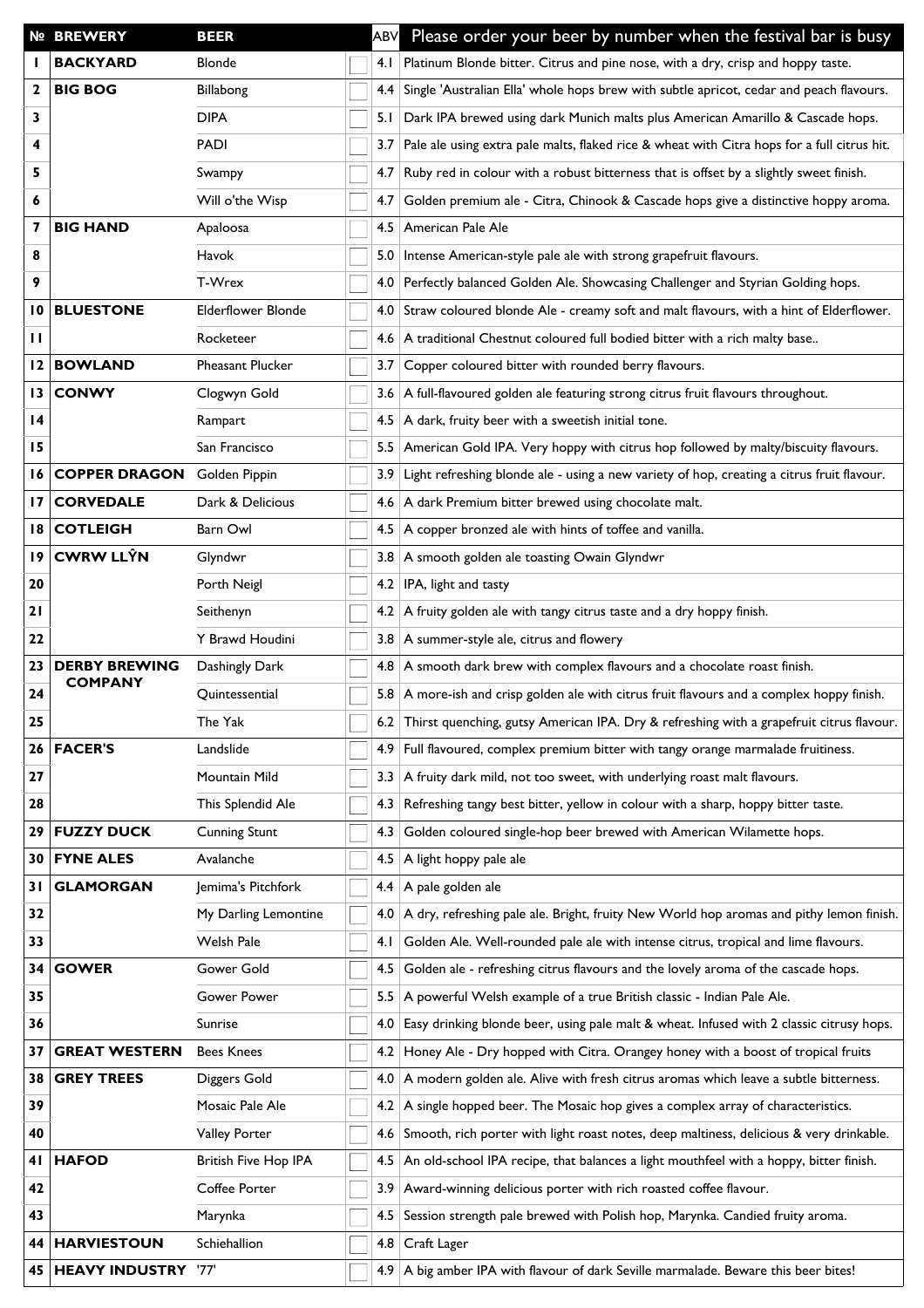|    | <b>Nº BREWERY</b>                   | <b>BEER</b>                       | √ | ABV              | Please order your beer by number when the festival bar is busy                           |  |  |  |  |  |
|----|-------------------------------------|-----------------------------------|---|------------------|------------------------------------------------------------------------------------------|--|--|--|--|--|
| 46 |                                     | <b>HEAVY INDUSTRY</b> Freak Chick |   |                  | 4.2 Red malty beer - earthy, spicy, zesty character due to a complex blend of five hops  |  |  |  |  |  |
| 47 |                                     | Iron Fist Velvet Glove            |   |                  | 5.5   A Black Forest Porter                                                              |  |  |  |  |  |
| 48 |                                     | Nelson's Eye                      |   | 4.5              | A golden ale - Nelson Sauvin hops evoke white grape skins, tropical fruits and citrus.   |  |  |  |  |  |
| 49 | <b>HOLDEN'S</b>                     | Golden Glow                       |   | 4.4              | Pale Golden Beer with a subtle hop aroma plus gentle sweetness and a light hoppiness.    |  |  |  |  |  |
| 50 | <b>HOP BACK</b>                     | Summer Lightning                  |   | 5.0 <sub>1</sub> | Golden strong bitter - hoppy aroma, slight astringent bitterness, some fruit sweetness.  |  |  |  |  |  |
| 51 | <b>LANCASTER</b>                    | <b>Black</b>                      |   | 4.6              | Classic, traditional stout combining a complex taste with a rich and full body.          |  |  |  |  |  |
| 52 | <b>LLEU</b>                         | Bendigeidfram                     |   | 5.0              | IPA with a hint of Red                                                                   |  |  |  |  |  |
| 53 |                                     | Blodeuwedd                        |   | 3.6              | Popular golden ale, inspired by the Mabinogion's beautiful flower maiden Blodeuwedd      |  |  |  |  |  |
| 54 | <b>LONG MAN</b>                     | American Pale                     |   | 4.8              | Triple-hopped APA - pleasant citrus fruit aroma and characteristic robust bitterness.    |  |  |  |  |  |
| 55 | <b>LOXLEY</b>                       | Wisewood One                      |   | 4.0              | Blonde Ale. Golden blonde ale. Hoppy.                                                    |  |  |  |  |  |
| 56 |                                     | Wisewood Seven                    |   | 4.4              | English Pale Ale                                                                         |  |  |  |  |  |
| 57 | <b>LUDLOW</b>                       | <b>Black Night</b>                |   | 4.5              | Ruby black stout, with a smokey, liquorice aroma and a sweet, roasted nutty flavour.     |  |  |  |  |  |
| 58 |                                     | Stairway to Paradise              |   | 5.7              | Honey gold with a grassy, citrus floral aroma. It has a sharp, sweet, full bodied taste. |  |  |  |  |  |
| 59 | <b>MANTLE</b>                       | <b>MOHO</b>                       |   | 4.3              | Robust and aromatic Welsh pale ale, finely balanced and full flavoured.                  |  |  |  |  |  |
| 60 |                                     | Rock Steady                       |   | 3.8 <sup>1</sup> | Golden Session Ale                                                                       |  |  |  |  |  |
| 61 | <b>MONTY'S</b>                      | Masquerade                        |   | 4.6              | Premium golden bitter with amazing tropical fruit flavours and aromas.                   |  |  |  |  |  |
| 62 |                                     | Old Jailhouse                     |   | 3.9              | A chestnut coloured malty bitter                                                         |  |  |  |  |  |
| 63 | <b>OAKHAM</b>                       | <b>Bishop's Farewell</b>          |   | 4.6              | Golden/yellow - powerfully citrus, bittersweet on the palette. Zesty citrus aftertaste.  |  |  |  |  |  |
| 64 | Inferno                             |                                   |   | 4.0              | Straw coloured brew builds in intensity on the palette. Clean, dry, citrus finish.       |  |  |  |  |  |
| 65 | <b>JHB</b>                          |                                   |   | 3.8              | Golden beer - Hops and fruit on the palate, dry hoppy finish with soft fruit flavours.   |  |  |  |  |  |
| 66 | <b>OSSETT</b>                       | White Rat                         |   | 4.0              | Very pale, hoppy ale from Maris Otter malt with three high alpha American hops.          |  |  |  |  |  |
| 67 | <b>PURPLE MOOSE</b><br>Cwrw Cob     |                                   |   | 4. I             | Sweet pale ale with a good kick of bitterness                                            |  |  |  |  |  |
| 68 | Cwrw Eryri / Snowdonia              |                                   |   | 3.6              | A delightfully refreshing pale ale brewed with a delicate combination of aromatic hops.  |  |  |  |  |  |
| 69 | Cwrw Glaslyn                        |                                   |   |                  | 4.2   A golden coloured fruity best bitter with a well balanced hoppy finish.            |  |  |  |  |  |
| 70 | Cwrw Ysgawen                        |                                   |   |                  | 4.0 A refreshing pale ale using Cascade hops with the added indulgence of elderflower.   |  |  |  |  |  |
| 71 |                                     | Dark Side of the Moose            |   | 4.6              | Delicious dark ale - deep malt flavour and a fruity bitterness from Bramling Cross hops  |  |  |  |  |  |
| 72 | <b>RUDGATE</b>                      | Jorvik Blonde                     |   | 3.8              | Flaxen blonde ale. Balanced hoppy bitterness and crisp fruity finish                     |  |  |  |  |  |
| 73 |                                     | Ruby Mild                         |   | 4.4              | Nutty, rich ruby ale, stronger than usual for a mild.                                    |  |  |  |  |  |
| 74 | <b>SALOPIAN</b>                     | Bulletproof                       |   | 5.8 <sub>1</sub> | Pale Ale with fresh aroma of mango, peach, lemon offering hints of deep hop character.   |  |  |  |  |  |
| 75 |                                     | Divine Comedy                     |   | 3.9              | A contemporary mild - dark with a soft bitterness and toasty malts, pine and citrus.     |  |  |  |  |  |
| 76 |                                     | Shropshire Gold                   |   | 3.8 <sub>1</sub> | Golden, with a floral aroma and a full hoppy flavour.                                    |  |  |  |  |  |
| 77 | <b>SLATER'S</b>                     | One Hop                           |   | 4.0              | Award-winning blonde beer - initial burst of bitterness followed by a citrus finish.     |  |  |  |  |  |
| 78 | <b>SNOWDONIA</b><br><b>CRAFT</b>    | <b>Base Camp</b>                  |   | 3.7              | Very sessionable with a crisp, dry kick of tropical fruit and grapefruit                 |  |  |  |  |  |
| 79 |                                     | Driftwood                         |   | 4.5              | New Amber Ale                                                                            |  |  |  |  |  |
| 80 |                                     | Snowdon Craft Lager               |   | 4.7              | Pale Lager                                                                               |  |  |  |  |  |
| 81 | <b>STONEHOUSE</b>                   | Off The Rails                     |   | 4.8              | A rich and malty premium bitter, with a classic British hop flavour.                     |  |  |  |  |  |
| 82 |                                     | <b>Station Bitter</b>             |   | 3.9              | Full bodied, bronze coloured, with a perfect balance of fruity hops and roasted malt.    |  |  |  |  |  |
| 83 |                                     | Witbier                           |   | 4.2              | Naturally cloudy Belgian style wheat beer - hints of orange peel, coriander and cloves   |  |  |  |  |  |
| 84 | <b>TENBY BREWING</b>                | <b>Black Flag</b>                 |   | 5.5              | Rum Porter - full character, coffee & chocolate notes with a touch of vanilla spiced rum |  |  |  |  |  |
| 85 | <b>THORNBRIDGE</b>                  | Jaipur                            |   | 2.9              | A citrus dominated India Pale Ale.                                                       |  |  |  |  |  |
| 86 | <b>TIMOTHY TAYLORS</b> Ram Tam      |                                   |   | 4.3              | Dark, strong beer with a reputation as a 'Winter Warmer'. Wholesome and satisfying.      |  |  |  |  |  |
| 87 | <b>WADWORTH</b>                     | Swordfish                         |   | 5.0              | Full-bodied, deep copper colour, unique blend of Wadworth beer & Pusser's Navy Rum       |  |  |  |  |  |
| 88 | <b>WEETWOOD ALES Old Dog Bitter</b> |                                   |   | 4.5              | Best bitter                                                                              |  |  |  |  |  |
| 89 | <b>WOODS</b>                        | <b>Take Five</b>                  |   | 5.2              | 5 Hops -Target, Amarillo, Centinnial, Cascade & Citra; Pale Ale and Crystal Malts.       |  |  |  |  |  |
| 90 | <b>WYE VALLEY</b>                   | Mirror Ball                       |   |                  | 3.6 A golden ale with floral aroma and honey hop flavour.                                |  |  |  |  |  |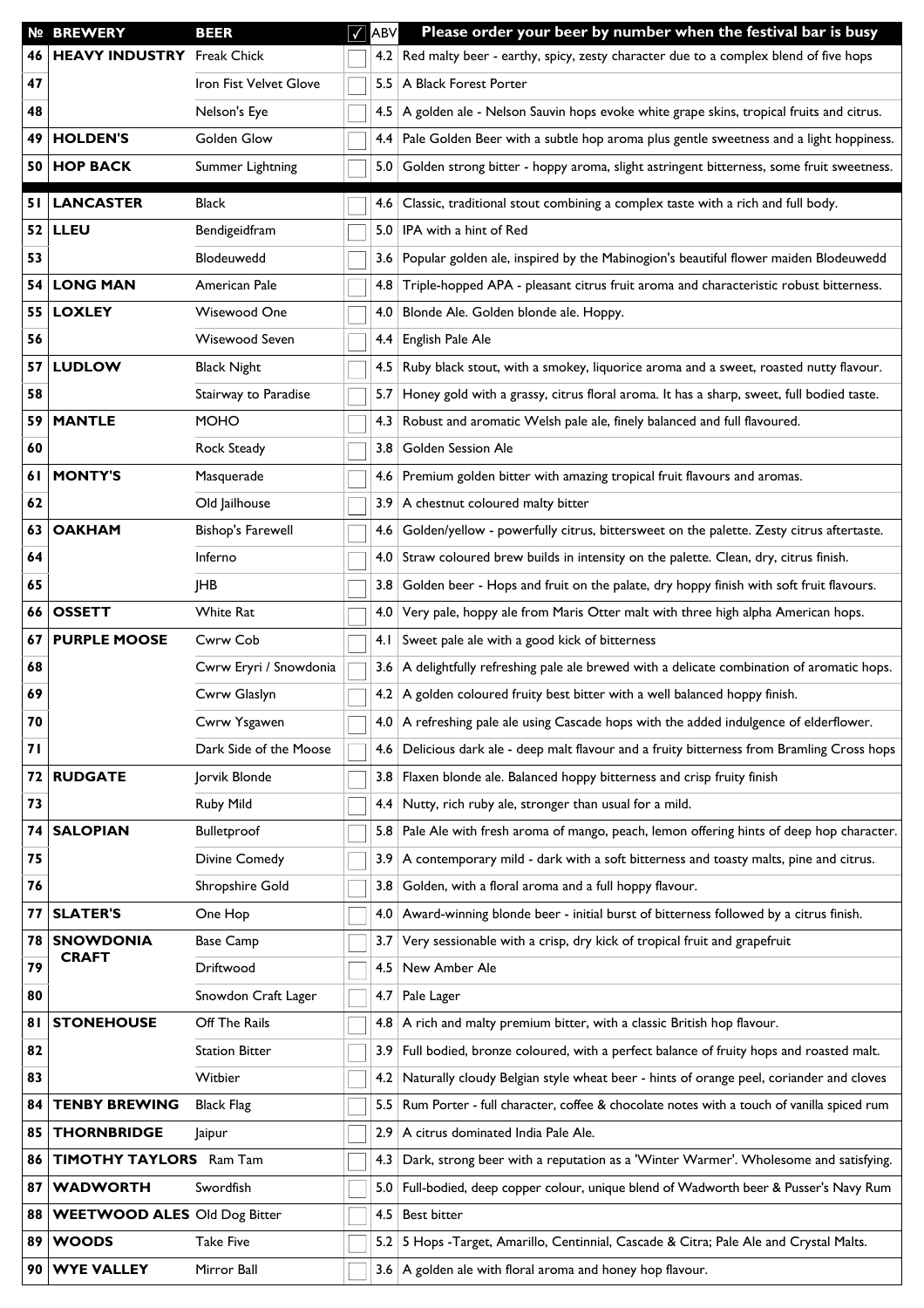| <b>CIDER</b>                              |                                 |           |     |                                                                                               |                                                                                     |  |  |  |  |
|-------------------------------------------|---------------------------------|-----------|-----|-----------------------------------------------------------------------------------------------|-------------------------------------------------------------------------------------|--|--|--|--|
| <b>PRODUCER</b>                           | <b>NAME</b>                     |           |     |                                                                                               | <b>ABV TASTING NOTES</b>                                                            |  |  |  |  |
| <b>BLACK RAT</b>                          | <b>Black Rat Cider</b>          | D         |     |                                                                                               | 6.0 Dry, smooth clean fruity full of flavour                                        |  |  |  |  |
| <b>BROADOAK CIDER Co.</b> Crimson King    |                                 | D         |     | 6.0                                                                                           | Dry fruity full bodied plum colour with pleasing apple aroma                        |  |  |  |  |
|                                           | Moonshine                       | МS        |     | 7.5                                                                                           | A classic cider skilfully blended with a crisp refreshing taste.                    |  |  |  |  |
|                                           | <b>Pheasant Plucker</b>         | D         |     | 4.5                                                                                           | A medium to light bodied, yet still farmhouse-style cider.                          |  |  |  |  |
| <b>CELTIC MARCHES</b>                     | Lily the Pink                   | M         |     | 4.5                                                                                           | Colourful fruity cider with intense flavours                                        |  |  |  |  |
|                                           | <b>Slack Alice</b>              | M         |     | 4.6                                                                                           | Medium Cider - Mellow with a slight tart finish                                     |  |  |  |  |
|                                           | <b>Thundering Molly</b>         | M         |     | 5.2                                                                                           | Golden Cider - Well rounded, good body, clean finish                                |  |  |  |  |
| <b>CHANT CIDER</b>                        | Badger's Spit                   | D         |     | 7.5                                                                                           | Dry traditional natural cloudy hazy gold well-balanced with tart finish             |  |  |  |  |
| <b>COTSWOLD CIDER Co. No Brainer</b>      |                                 | D         |     | 6.0                                                                                           | Dry, hazy rich fruity quality                                                       |  |  |  |  |
|                                           | Yellowhammer Carnival           | МS        |     | 6.0                                                                                           | Medium sweet and cloudy                                                             |  |  |  |  |
| <b>COUNTRYMAN CIDER</b> Farmhouse Scrumpy |                                 | M         |     | 6.5                                                                                           | A smooth, mellow, real farmhouse scrumpy with a slight tang to it.                  |  |  |  |  |
| <b>FARMER JIM'S</b>                       | Coppertop                       | MD        |     | 7.4                                                                                           | A medium dry rich deep copper cider full of flavour                                 |  |  |  |  |
|                                           | Rootin' Tootin'                 | M         |     | 4.0                                                                                           | Medium cider blended with spicy mix of freshly ground ginger and tart raspberry     |  |  |  |  |
| <b>GWYNT Y DDRAIG</b>                     | <b>Black Dragon</b>             | <b>MD</b> |     | 7.2                                                                                           | Medium Dry Cider - Fresh, fruity aroma                                              |  |  |  |  |
|                                           | Dog Dancer                      | <b>MD</b> |     | 6.5                                                                                           | Medium Dry Cider - Smooth, crisp, slightly sharp                                    |  |  |  |  |
|                                           | Farmhouse Scrumpy               | M         |     | 5.3                                                                                           | Medium Cider - Fresh, crisp and sharp                                               |  |  |  |  |
|                                           | Fiery Fox                       | <b>MD</b> |     | 6.5                                                                                           | Medium Dry Cider - Golden smooth flavour                                            |  |  |  |  |
|                                           | Happy Daze                      | D         |     | 4.5                                                                                           | Medium Cider - Fruity apply aroma, well balanced                                    |  |  |  |  |
|                                           | Haymaker                        | s         |     | 6.5                                                                                           | Dry Cider - Fruity with a smooth finish                                             |  |  |  |  |
| <b>HECKS FARMHOUSE</b>                    | Vintage Farmhouse               | M         |     | 6.5                                                                                           | Medium Cider                                                                        |  |  |  |  |
| <b>HUNTS CIDER</b>                        | Hazy Dazy                       |           |     | 4.5                                                                                           | Sweet Cloudy Cider                                                                  |  |  |  |  |
| <b>JASPELS CRAFT CIDER</b>                | Heritage Cider                  | D         |     | 7.3                                                                                           | Local apples - A Crisp Tasting Cider                                                |  |  |  |  |
|                                           | Sundaze                         | MD        |     | 5.0                                                                                           | Medium-Dry Cider - Refreshing Session Cider                                         |  |  |  |  |
|                                           | Woodland                        | M         |     |                                                                                               | 6.2 Local Cox and dessert apples - Full Flavoured Still Cider that packs a punch    |  |  |  |  |
| <b>LLANBLETHIAN</b>                       | <b>Breakwells seedling</b><br>M |           |     | 5.4                                                                                           | Medium Cider                                                                        |  |  |  |  |
|                                           | Orchard Blend                   | <b>MD</b> |     | 6.5                                                                                           | Medium Dry Cider                                                                    |  |  |  |  |
| MR WHITEHEAD'S                            | MS<br>Apples and Pears          |           |     | 5.0                                                                                           | Medium-Sweet with a hint of elderflower                                             |  |  |  |  |
|                                           | Devil's Device                  | D         |     | 8.4                                                                                           | Dry, clear and golden in colour with full-bodied character                          |  |  |  |  |
| <b>OLD MONTY</b>                          | Happy Medium                    | M         |     | 7.2                                                                                           | A tasteful blend of mostly Michelin & Dabinet apples, with some dessert apples      |  |  |  |  |
|                                           | High and Dry                    | D         |     | 7. I                                                                                          | A tasteful blend of mostly Michelin & Dabinet apples, with some dessert apples      |  |  |  |  |
|                                           | Kingston Black                  | M         |     | 7.5                                                                                           | A single variety, Kingston Black apple, cider                                       |  |  |  |  |
|                                           | Oakey Cokey                     | M         |     | 7.5                                                                                           | Traditional cider which has been matured in rum casks for 12 months                 |  |  |  |  |
|                                           | Sweet Anita                     | S         |     | 6.5                                                                                           | A tasteful blend of mostly Michelin &Dabinet apples, with some dessert apples       |  |  |  |  |
| <b>ORCHARD PIG</b>                        | Explorer                        | M         |     | 4.5                                                                                           | Medium Cider - Ripe fruit sweetness                                                 |  |  |  |  |
|                                           | Hogfather                       | MS        |     | 7.4                                                                                           | Strong Still cider - not for the faint hearted - a smooth, drinkably moreish finish |  |  |  |  |
|                                           | Navelgazer                      | D         |     | 6.0                                                                                           | Dry Cider - Tropical notes, clean zesty finish                                      |  |  |  |  |
| <b>ROSIE'S</b>                            | <b>Black Bart</b>               | s         | 6.5 |                                                                                               | This cider has a subtle oak flavour and has been sweetened with sugar               |  |  |  |  |
|                                           | Triple D Dry                    | D         |     | 6.5                                                                                           | Full flavour Dry Cider                                                              |  |  |  |  |
|                                           | Wicked Wasp                     | D         |     | 6.5                                                                                           | Dry Cider                                                                           |  |  |  |  |
| <b>SNAILS BANK</b>                        | <b>Appley Dappley</b>           | s         |     | A Sweet, lively cider that blends apples for a light, refreshing and quaffable drink<br>$5.2$ |                                                                                     |  |  |  |  |